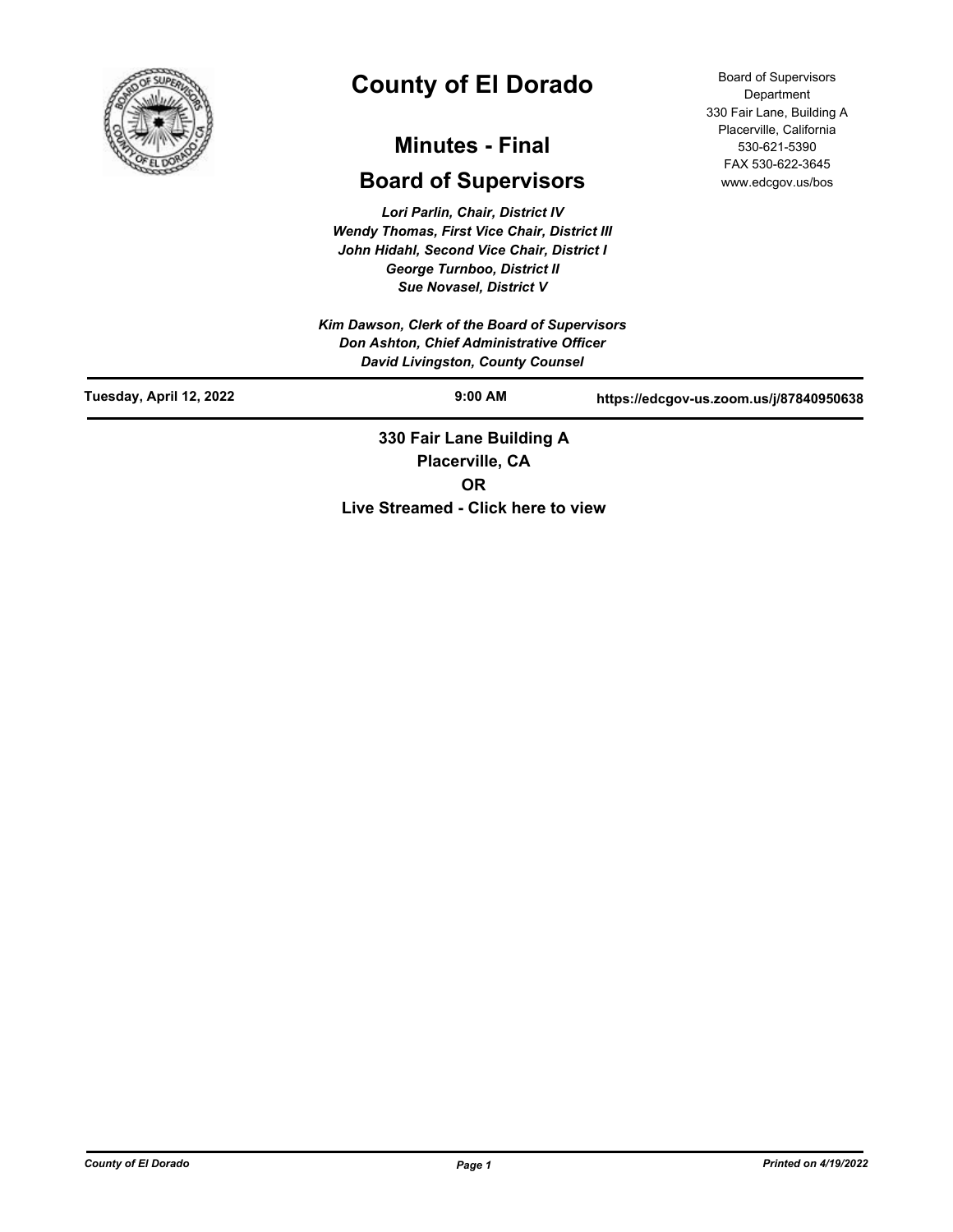**PUBLIC PARTICIPATION INSTRUCTIONS: The Board of Supervisors meeting room will be open to the public. The meeting will continue to be live-streamed via Zoom and YouTube.**

**Members of the public may address the Board in-person or via Zoom to make a public comment. The public should call into 530-621-7603 or 530-621-7610. The Meeting ID is 878 4095 0638. Please note you will be able to join the live-stream 15 minutes prior to the posted meeting start time.**

**To observe the live stream of the Board of Supervisors meeting go to https://us06web.zoom.us/j/87840950638.**

**To observe the Board of Supervisors meetings via YouTube, click https://www.youtube.com/channel/UCUMjDk3NUltZJrpw2CL7Zkg.**

**If you are joining the meeting via zoom and wish to make a comment on an item, press the "raise a hand" button. If you are joining the meeting by phone, press \*9 to indicate a desire to make a comment. Speakers will be limited to 3 minutes.**

**By participating in this meeting, you acknowledge that you are being recorded.**

**If you choose not to observe the Board of Supervisors meeting but wish to make a comment on a specific agenda item, please submit your comment in writing. You are encouraged to submit your comment in writing by 4:00 PM on the Monday before the meeting to ensure the Board of Supervisors has adequate time to review. Please submit your comment to the Clerk of the Board at edc.cob@edcgov.us. Your comment will be placed into the record and forwarded to the Board of Supervisors**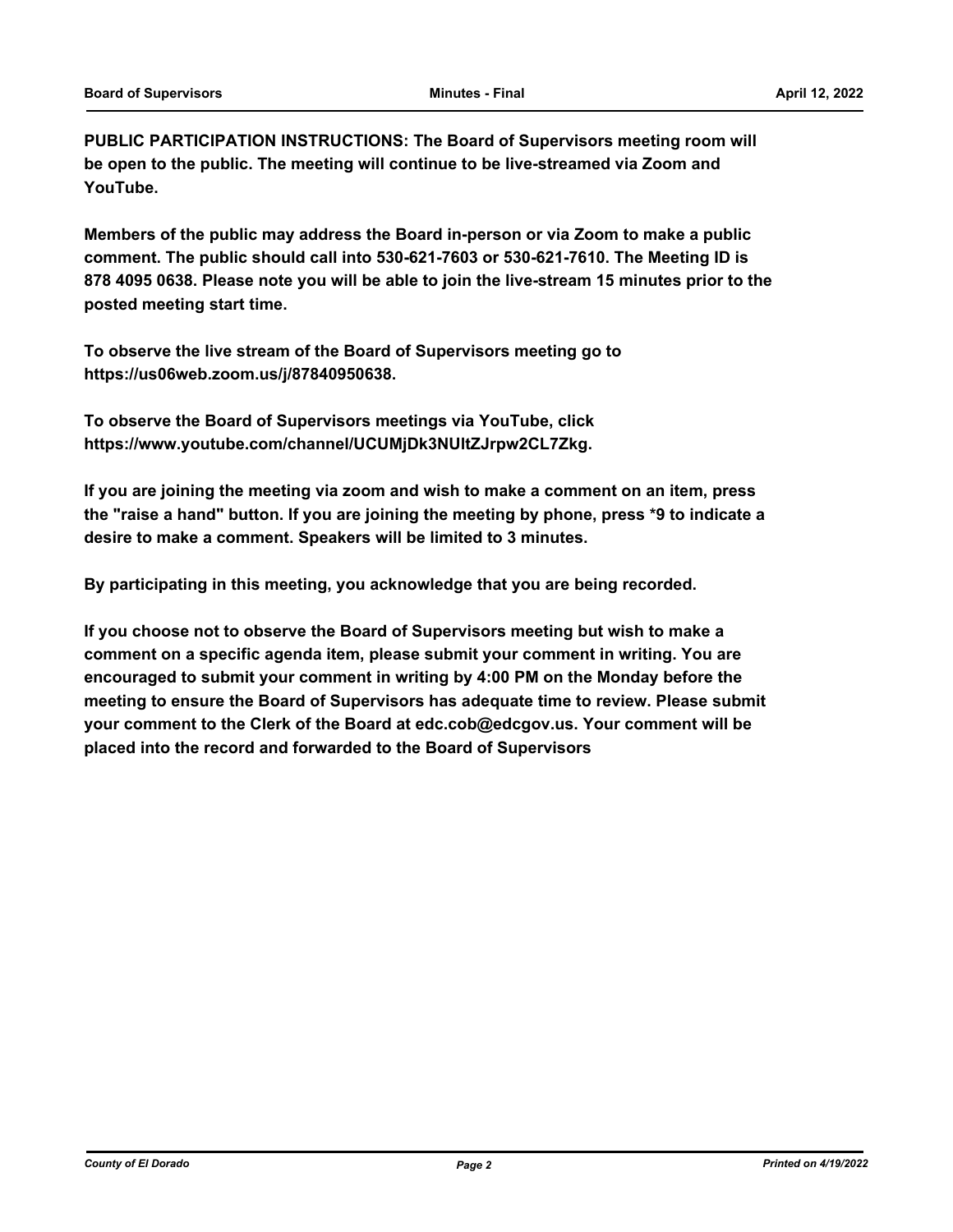## **Vision Statement**

## **Safe, healthy and vibrant communities, respecting our natural resources and historical heritage**

## **This institution is an equal opportunity provider and employer.**

Live Web Streaming and archiving of most Board of Supervisors meeting videos, all meeting agendas, supplemental materials and meeting minutes are available on the internet at: http://eldorado.legistar.com/Calendar.aspx

The County of El Dorado is committed to ensuring that persons with disabilities are provided the resources to participate in its public meetings. Please contact the office of the Clerk of the Board if you require accommodation at 530-621-5390 or via email, edc.cob@edcgov.us, preferably no less than 24 hours in advance of the meeting.

The Board of Supervisors is concerned that written information submitted to the Board the day of the Board meeting may not receive the attention it deserves. The Board Clerk cannot guarantee that any FAX, email, or mail received the day of the meeting will be delivered to the Board prior to action on the subject matter.

The Board meets simultaneously as the Board of Supervisors and the Board of Directors of the Air Quality Management District, In-Home Supportive Services, Public Housing Authority, Redevelopment Agency and other Special Districts.

For Purposes of the Brown Act § 54954.2 (a), the numbered items on this Agenda give a brief description of each item of business to be transacted or discussed. Recommendations of the staff, as shown, do not prevent the Board from taking other action.

Materials related to an item on this Agenda submitted to the Board of Supervisors after distribution of the agenda packet are available for inspection during normal business hours in the public viewing packet located in Building A, 330 Fair Lane, Placerville or in the Board Clerk's Office located at the same address. Such documents are also available on the Board of Supervisors' Meeting Agenda webpage subject to staff's ability to post the documents before the meeting.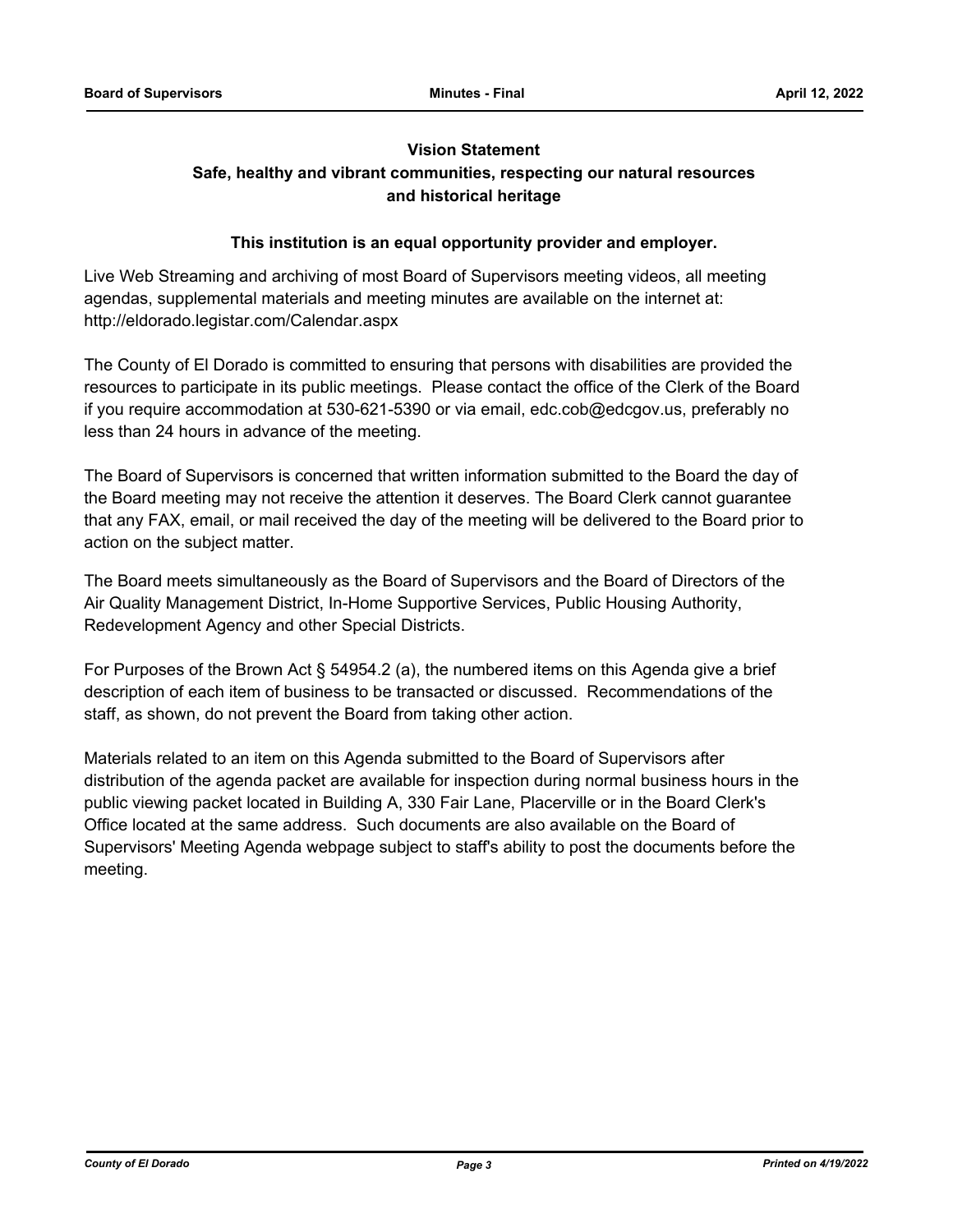## **PROTOCOLS FOR PUBLIC COMMENT**

Public comment will be received at designated periods as called by the Board Chair.

Public comment on items scheduled for Closed Session will be received before the Board recesses to Closed Session.

Except with the consent of the Board, individuals shall be allowed to speak to an item only once.

On December 5, 2017, the Board adopted the following protocol relative to public comment periods. The Board adopted minor revisions to the protocol on August 24, 2021, incorporated herein:

The Board wants all members of the public to feel welcome to speak, especially regarding controversial items. Time for public input will be provided at every Board of Supervisors meeting. Individuals will have three minutes to address the Board. If the three minutes are exceeded the speaker's microphone will be muted. Applause or other outbursts are not allowed in the Board Chambers.

During noticed public hearings only, individuals authorized by organizations to speak to organizational positions may request additional time, up to five minutes.

Public comment on certain agenda items designated and approved by the Board may be treated differently within specific time limits per speaker or a limit on the total amount of time designated for public comment. It is the intent of the Board that quasi-jurisdictional matters have additional flexibility depending on the nature of the issue.The Board Chair may limit public comment during Open Forum.

Individual Board members may ask clarifying questions but will not engage in substantive dialogue with persons providing input to the Board.

If a person providing input to the Board creates a disruption by refusing to follow Board guidelines, the Board Chair may take the following actions:

Step 1. Request the person adhere to Board guidelines. If the person refuses, the Board Chair may turn off the speaker's microphone.

Step 2. If the disruption continues, the Board Chair may order a recess of the Board meeting. Step 3. If the disruption continues, the Board Chair may order the removal of the person from the Board meeting.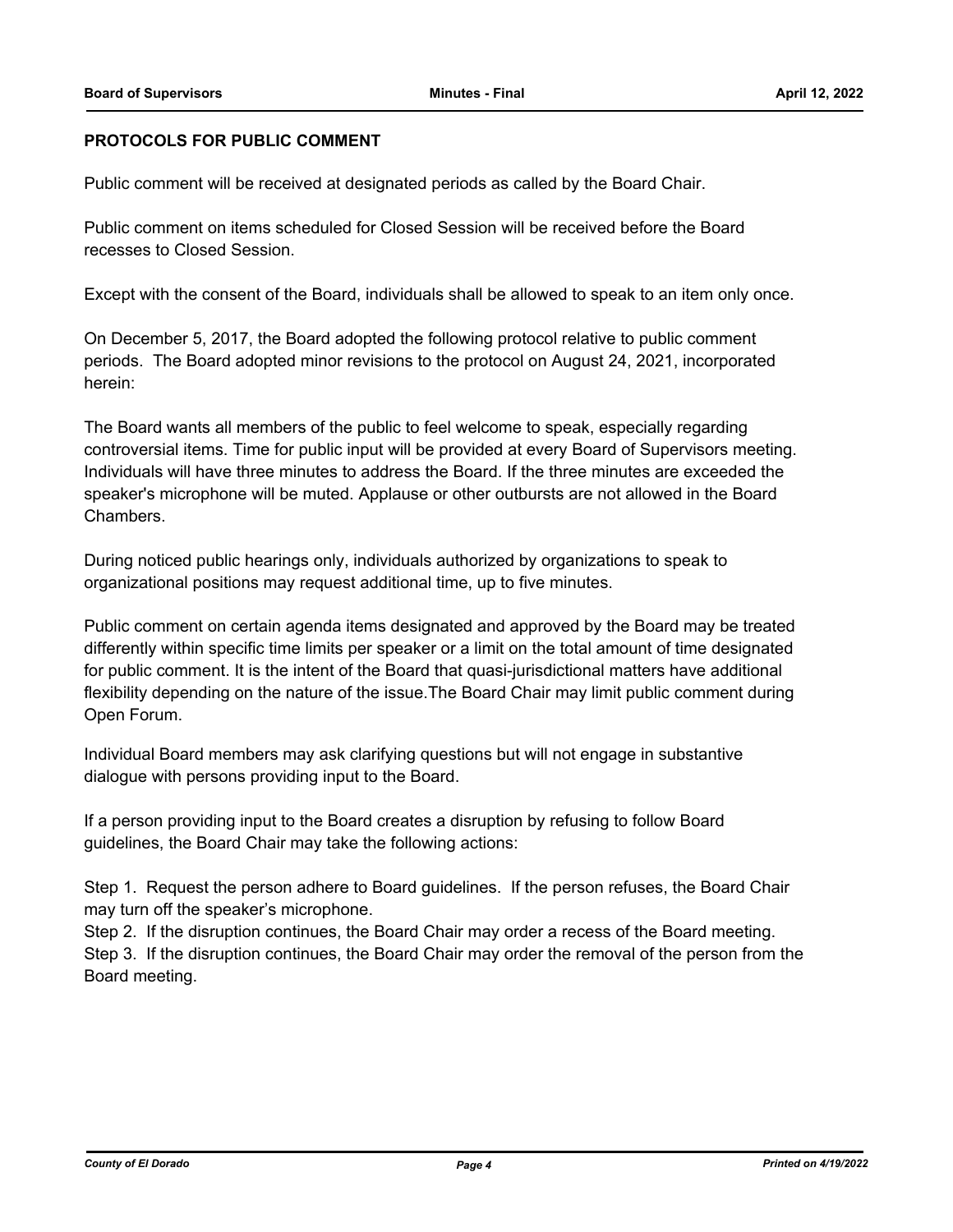#### **9:01 A.M. - CALLED TO ORDER**

Present: 5- Supervisor Novasel, Supervisor Hidahl, Supervisor Parlin, Supervisor Thomas and Supervisor Turnboo

#### **INVOCATION AND PLEDGE OF ALLEGIANCE TO THE FLAG**

**Pastor Drew Buell of the Cool Community Church gave the Invocation.**

**Supervisor Parlin led the Pledge of Allegiance to the Flag.**

## **ADOPTION OF THE AGENDA AND APPROVAL OF CONSENT CALENDAR**

*Public Comment: L. Cauchon, N. Santiago*

**A motion was made by Supervisor Thomas, seconded by Supervisor Turnboo to Adopt the Agenda and Approve the Consent Calendar with no changes. Supervisor Thomas thanked the new appointees to the Behavioral Health Commission.**

**Yes:** 5 - Novasel, Hidahl, Parlin, Thomas and Turnboo

The Board may make any necessary additions, deletions or corrections to the agenda including moving items to or from the Consent Calendar and adopt the agenda and the Consent Calendar with one single vote. A Board member may request an item be removed from the Consent Calendar for discussion and separate Board action. At the appropriate time as called by the Board Chair, members of the public may make a comment on matters on the Consent Calendar prior to Board action.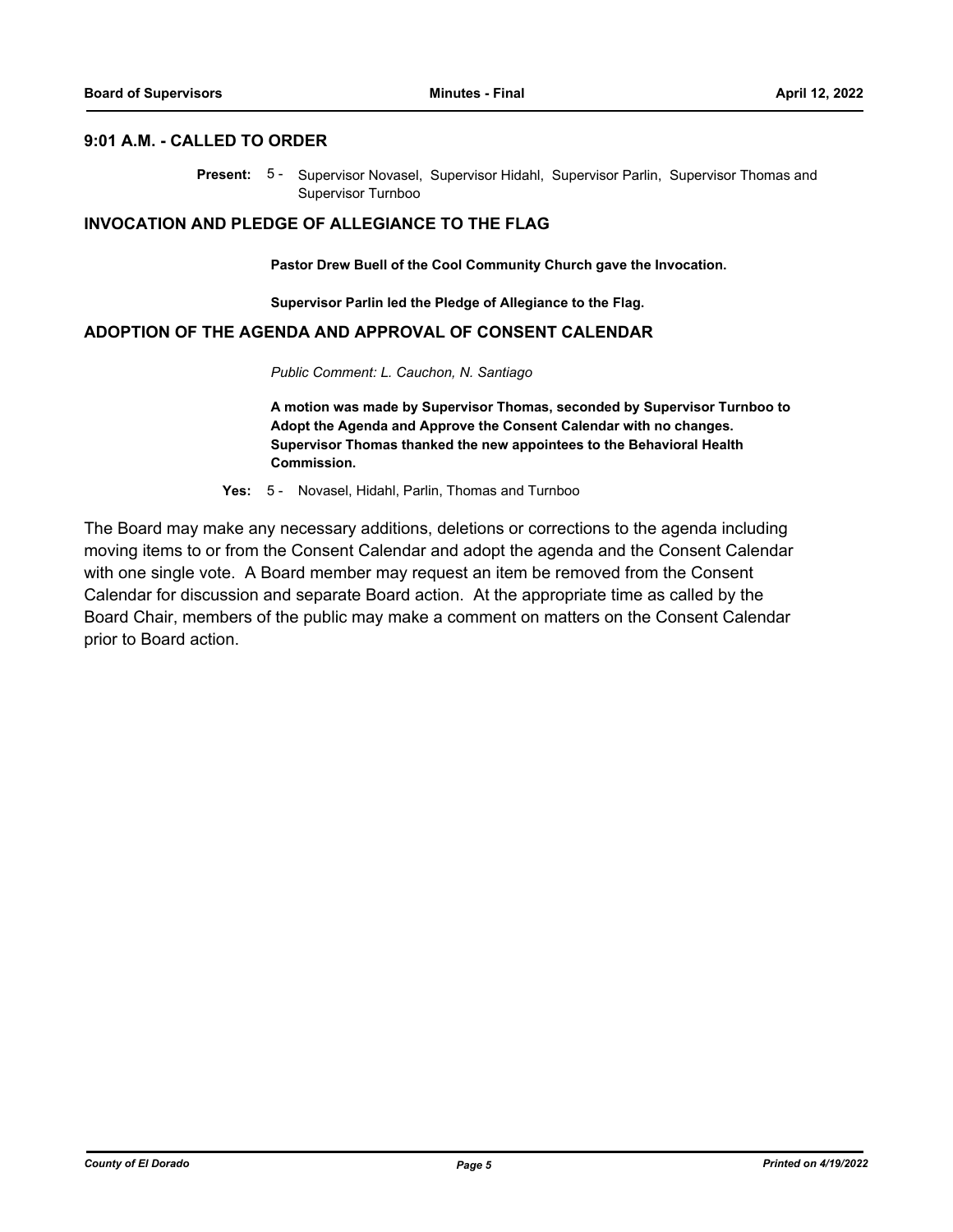## **CONSENT CALENDAR**

**1.** [22-0659](http://eldorado.legistar.com/gateway.aspx?m=l&id=/matter.aspx?key=31560) Clerk of the Board recommending the Board approve the Minutes from the regular meeting of April 5, 2022.

**This matter was Approved on the Consent Calendar.**

## **GENERAL GOVERNMENT - CONSENT ITEMS**

**2.** [22-0274](http://eldorado.legistar.com/gateway.aspx?m=l&id=/matter.aspx?key=31175) Chief Administrative Office, Facilities Division, recommending the Board: 1) Authorize the Purchasing Agent to execute Amendment I to Agreement for Services No. 4768 with Carnahan Electric, Ltd. to increase compensation by \$70,000 for an amended not-to-exceed amount of \$140,000 to provide on-call and emergency electrician services at various County operated locations; and 2) Make findings that due to the limited time frames, temporary or occasional nature, or schedule for the project or scope of work, the ongoing aggregate of work to be performed under Agreement for Services 4768 is not sufficient to warrant the addition of permanent staff in accordance with Chapter 3.13, Section 3.13.030, of the County Purchasing Ordinance.

**FUNDING:** General Fund.

**This matter was Approved on the Consent Calendar.**

**3.** [22-0554](http://eldorado.legistar.com/gateway.aspx?m=l&id=/matter.aspx?key=31455) Chief Administrative Office, Procurement and Contracts Division, presenting a list of County surplus property and recommending the Board so declare and authorize disposal of same in accordance with the procedures outlined in the County's Purchasing Ordinance, Chapter 3.12 and Section 3.12.220 thereof.

**FUNDING:** Various.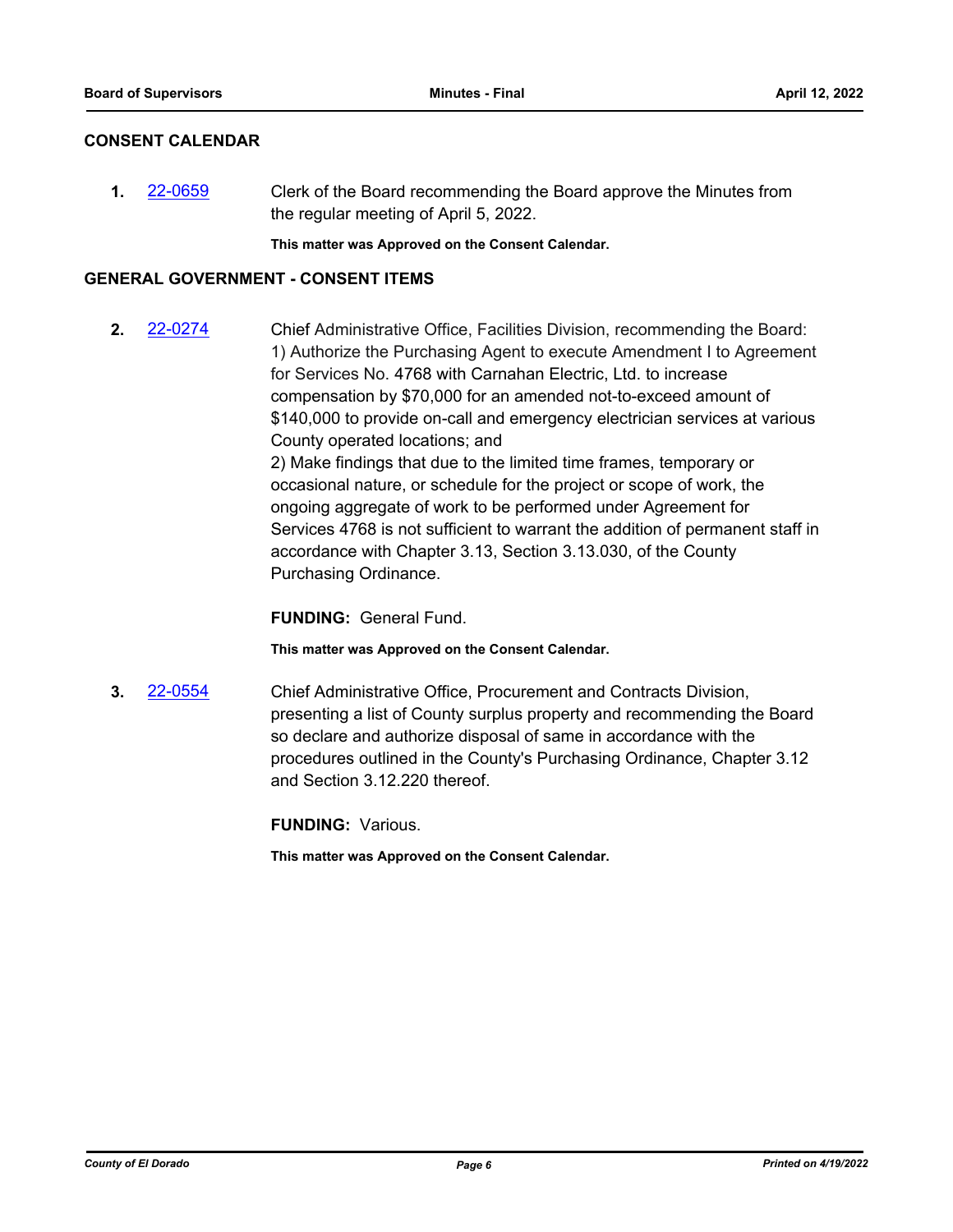**4.** [22-0577](http://eldorado.legistar.com/gateway.aspx?m=l&id=/matter.aspx?key=31478) Clerk of the Board, based upon the recommendation of the Behavioral Health Director, recommending the Board make the following appointments to the Behavioral Health Commission: Appoint Lauryn Sumimoto, Commissioner, Term Expiration 4/12/2025; Appoint Elizabeth DeBenedetto, Commissioner, Term Expiration 4/12/2025; and Appoint Antoinette Maita, Commissioner, Term Expiration 4/12/2025.

## **FUNDING:** N/A

**This matter was Approved on the Consent Calendar. Supervisor Thomas thanked the new appointees to the Behavioral Health Commission.**

**5.** [22-0450](http://eldorado.legistar.com/gateway.aspx?m=l&id=/matter.aspx?key=31351) Information Technologies Department recommending the Board adopt and authorize the Chair to sign Resolution **053-2022** amending the current Authorized Personnel Allocation to add 1.0 FTE Information Technology Customer Support Specialist I/II in the Information Technologies Department.

> **FUNDING:** General Fund, with partial cost recovery through the A-87 Cost Allocation Plan.

**Resolution 053-2022 was Adopted upon Approval of the Consent Calendar.**

**6.** [22-0610](http://eldorado.legistar.com/gateway.aspx?m=l&id=/matter.aspx?key=31511) Information Technologies Department recommending the Board consider the following:

> 1) Waive formal bid requirements in accordance with Purchasing Ordinance 3.12.160, exemptions from competitive process, Section D; 2) Authorize the use of US Communities Master Agreement 18220 between Kronos Incorporated and Cobb County, Georgia as the lead public agency for the competitively bid services;

3) Approve and authorize the Purchasing Agent to issue a purchase order to Kronos, Inc., in the amount of \$170,000 to provide workforce management and telestaff software for the retroactive term of March 18, 2022 through March 17, 2023; and,

4) Approve and authorize the Contract Administrator to sign the Renewal Order Form (Q-98753) and subsequent quotes for additional services or licenses covered under US Communities Master Agreement 18220 that do not extend the term of the services or exceed the amount of the purchase order.

**FUNDING:** General Fund.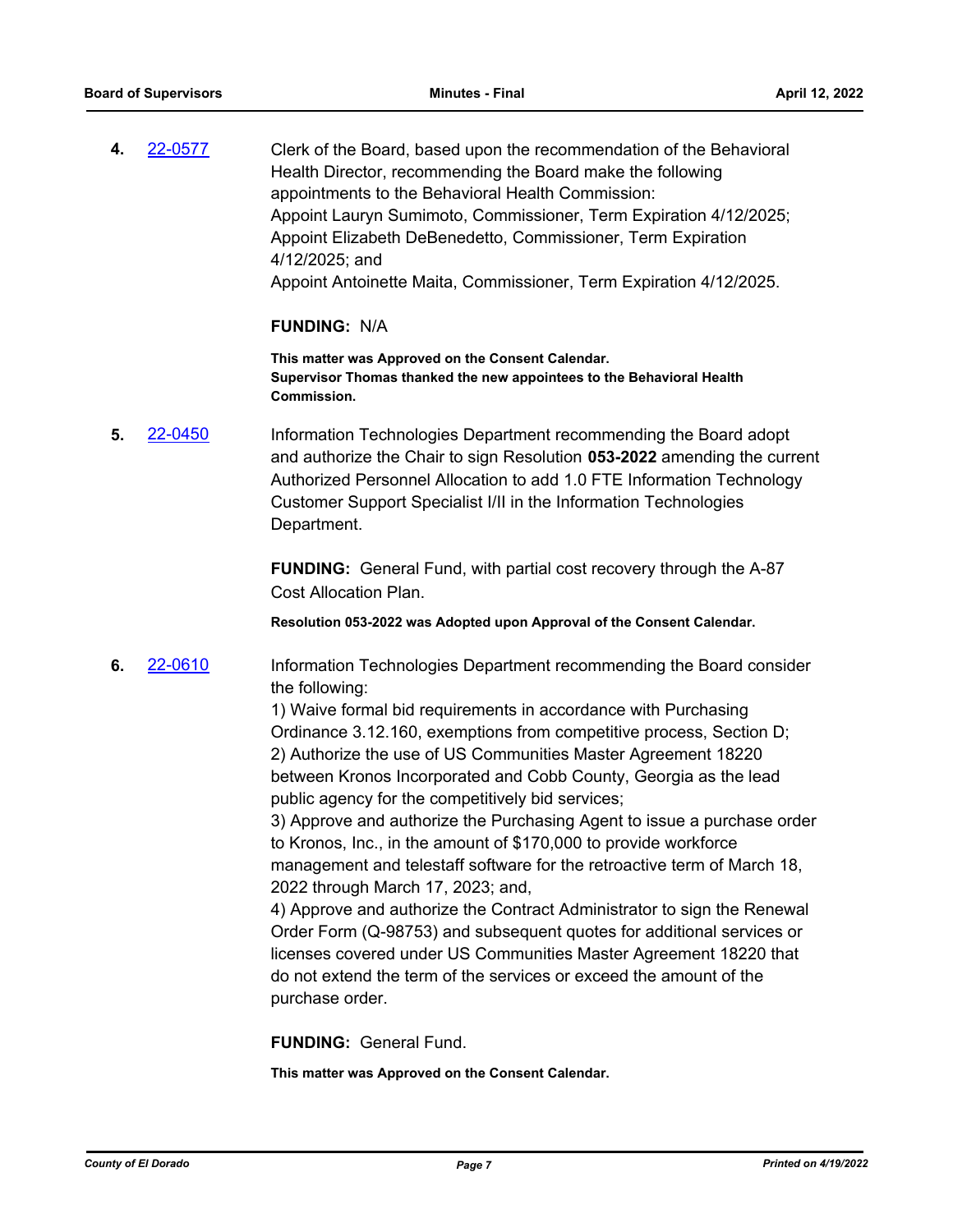**7.** [22-0549](http://eldorado.legistar.com/gateway.aspx?m=l&id=/matter.aspx?key=31450) Library Department recommending the Board: 1) Approve and authorize acceptance of a local assistance grant of \$25,000 from the California State Library to be utilized for a Community Hub Communication contract for the implementation of the Early Learning Mentor Library and Community Hubs Connect project; 2) Authorize the Library Director, or designee, to sign the Financial Claim and Grant Award Certification required to accept this grant funding for expenditures in Fiscal Year 2022-23; and 3) Authorize the Library Director, or designee, as the authorized representative to execute and submit any subsequent grant-related documents as necessary to administer and implement the grant project, including any amendments to the grant agreement that do no extend the term or impact Net County Cost, contingent upon County Counsel and Risk Management approval.

> **FUNDING:** Stronger Together: Early Learning Mentor Libraries local assistance grant administered by the California State Library.

**This matter was Approved on the Consent Calendar.**

**8.** [22-0661](http://eldorado.legistar.com/gateway.aspx?m=l&id=/matter.aspx?key=31562) Supervisor Novasel recommending the Board make the following appointment to the Planning Commission: Appoint Daniel Harkin, Member - District 5, Term Expiration 01/01/2023.

**FUNDING:** N/A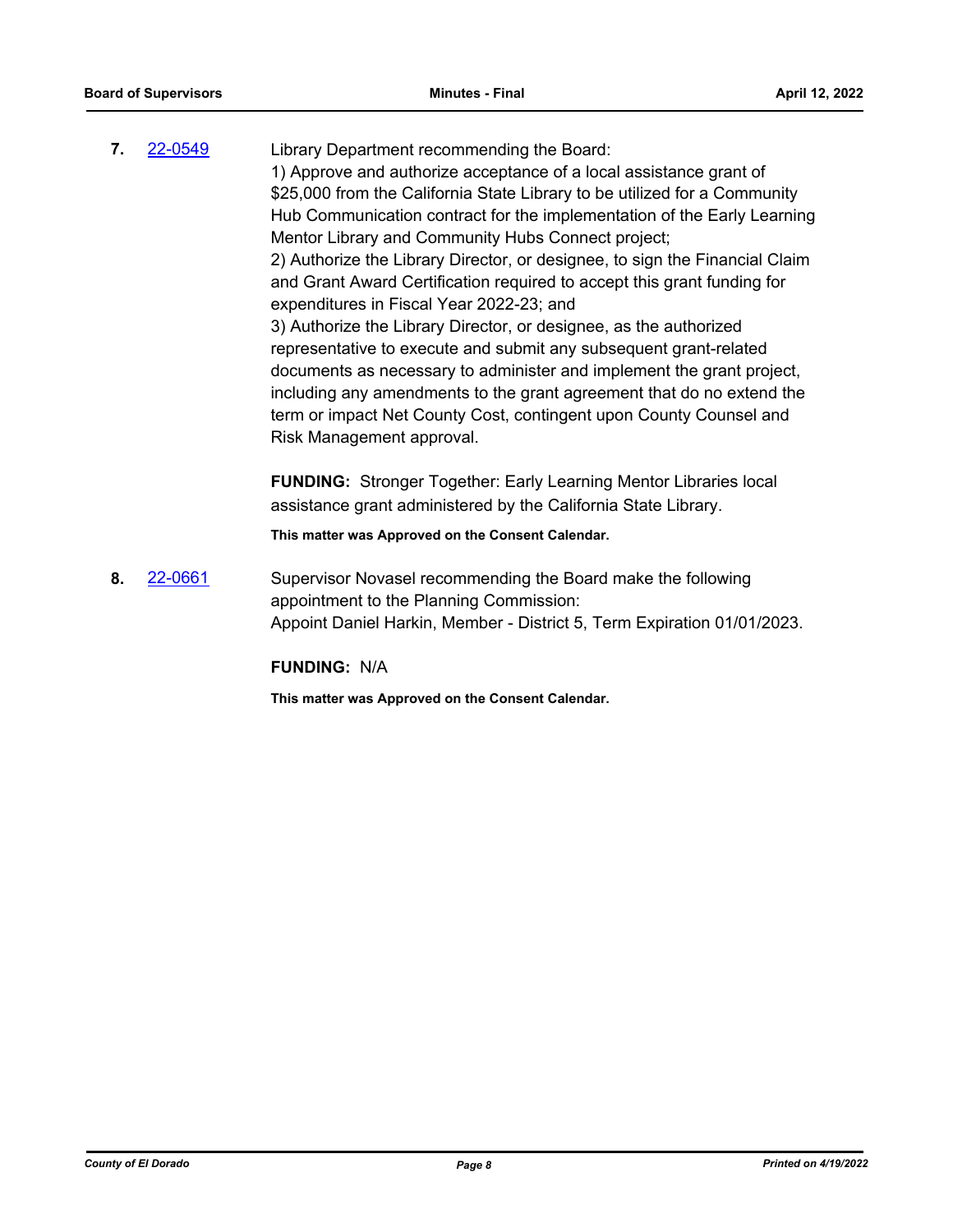## **HEALTH AND HUMAN SERVICES - CONSENT ITEMS**

**9.** [22-0506](http://eldorado.legistar.com/gateway.aspx?m=l&id=/matter.aspx?key=31407) Health and Human Services Agency (HHSA) recommending the Board: 1) Make findings in accordance with County Ordinance 3.13.030 that it is appropriate to contract with Barton Healthcare Services for the provision of Public Health services, provided under Funding Out Agreement 6419, because "(C) "the limited timeframes, temporary or occasional nature, or schedule for the project or scope of work, the ongoing aggregate of work to be performed is not sufficient to warrant addition of permanent staff;" 2) Approve and authorize the Chair to sign Funding Out Agreement for 6419 with Barton Healthcare Services, with a not-to-exceed (NTE) amount of \$350,000, and for the term of approximately 2.5 months from upon execution through June 30, 2022 with the option to extend for up to two (2) one-year terms; and

> 3) Authorize the HHSA Director, or designee, to execute further documents relating to Agreement 6419, contingent upon approval by County Counsel and Risk Management, including amendments that do not increase the maximum dollar amount or term of the Agreement beyond June 30, 2024.

**FUNDING:** 100% California Department of Public Health (CDPH) Immunization Funding.

**This matter was Approved on the Consent Calendar.**

**10.** [22-0263](http://eldorado.legistar.com/gateway.aspx?m=l&id=/matter.aspx?key=31164) Health and Human Services Agency (HHSA) recommending the Board: 1) Make findings in accordance with County Ordinance 3.13.030 that it is appropriate to contract with Compassion Pathway Behavioral Health, LLC for the provision of licensed Social Rehabilitation Facility services under Agreement 6370 because there are specialty skills, qualifications, and equipment not expressly identified in County classifications involved in the performance of the work;

> 2) Approve and authorize the Chair to sign Agreement for Services 6370 with Compassion Pathway Behavioral Health, LLC in the amount of \$3,120,000 for a term effective upon execution through March 31, 2025; and

3) Authorize the HHSA Director, or designee, to execute further documents relating to Agreement for Services 6370, including amendments which do not increase the maximum dollar amount or term of the Agreement and contingent upon approval by County Counsel and Risk Management.

**FUNDING:** Federal and State Funding: 50% Medi-Cal,50% Mental Health Realignment.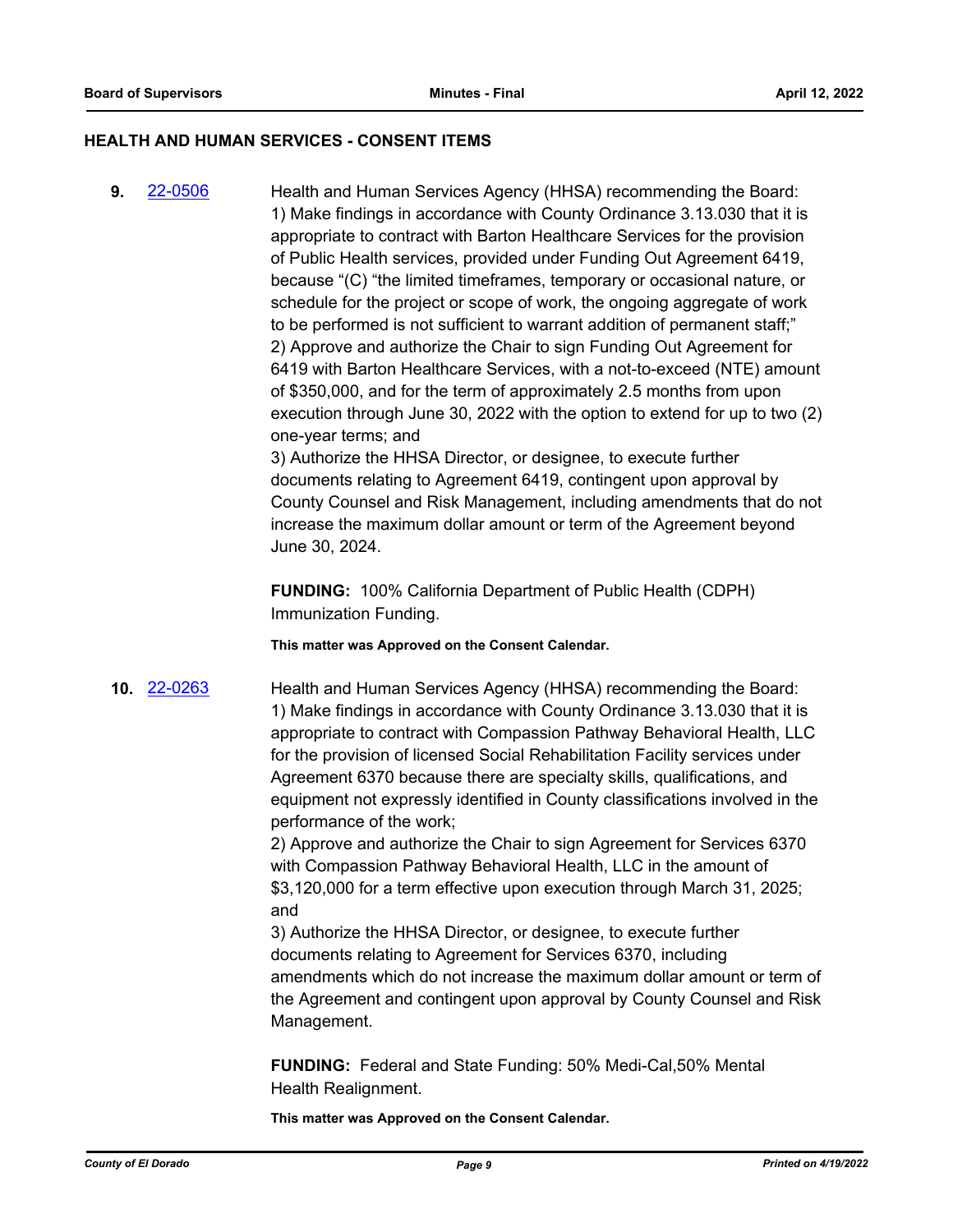## **LAND USE AND DEVELOPMENT - CONSENT ITEMS**

| 11. 22-0349        | Agriculture Department recommending the Board approve and authorize<br>the Chair to sign the Budget Transfer to increase revenues and<br>appropriations for compliance with the new reporting requirements<br>associated with the California Department of Food and Agriculture<br>(CDFA) Pest Detection Contract 20-0145 (4/5 Vote Required).                                                                                                                            |
|--------------------|---------------------------------------------------------------------------------------------------------------------------------------------------------------------------------------------------------------------------------------------------------------------------------------------------------------------------------------------------------------------------------------------------------------------------------------------------------------------------|
|                    | <b>FUNDING:</b> California Department of Food and Agriculture.                                                                                                                                                                                                                                                                                                                                                                                                            |
|                    | This matter was Approved on the Consent Calendar.                                                                                                                                                                                                                                                                                                                                                                                                                         |
| 12. 22-0501        | Department of Transportation recommending the Board consider the<br>following pertaining to the Missouri Flat Road Phase 1 - Class I Trail<br>Connection Project, Capital Improvement Program project number<br>36109012, Contract 6094, with an estimated construction phase total cost<br>of \$356,000:<br>1) Approve and adopt the Plans and Contract Documents and authorize<br>the Chair to sign the Plans; and<br>2) Authorize advertisement for construction bids. |
|                    | <b>FUNDING:</b> Transportation Development Act Funds (9%) and Urban<br>Surface Transportation Block Grant Program Funds (91%). (Federal and<br>Local Funds)                                                                                                                                                                                                                                                                                                               |
|                    | This matter was Approved on the Consent Calendar.                                                                                                                                                                                                                                                                                                                                                                                                                         |
| <b>13. 22-0487</b> | Department of Transportation recommending the Board adopt and<br>authorize the Chair to sign Resolution 054-2022 accepting the 2021<br>revisions to the County of El Dorado Maintained Mileage System.                                                                                                                                                                                                                                                                    |

**FUNDING:** N/A

**Resolution 054-2022 was Adopted upon Approval of the Consent Calendar.**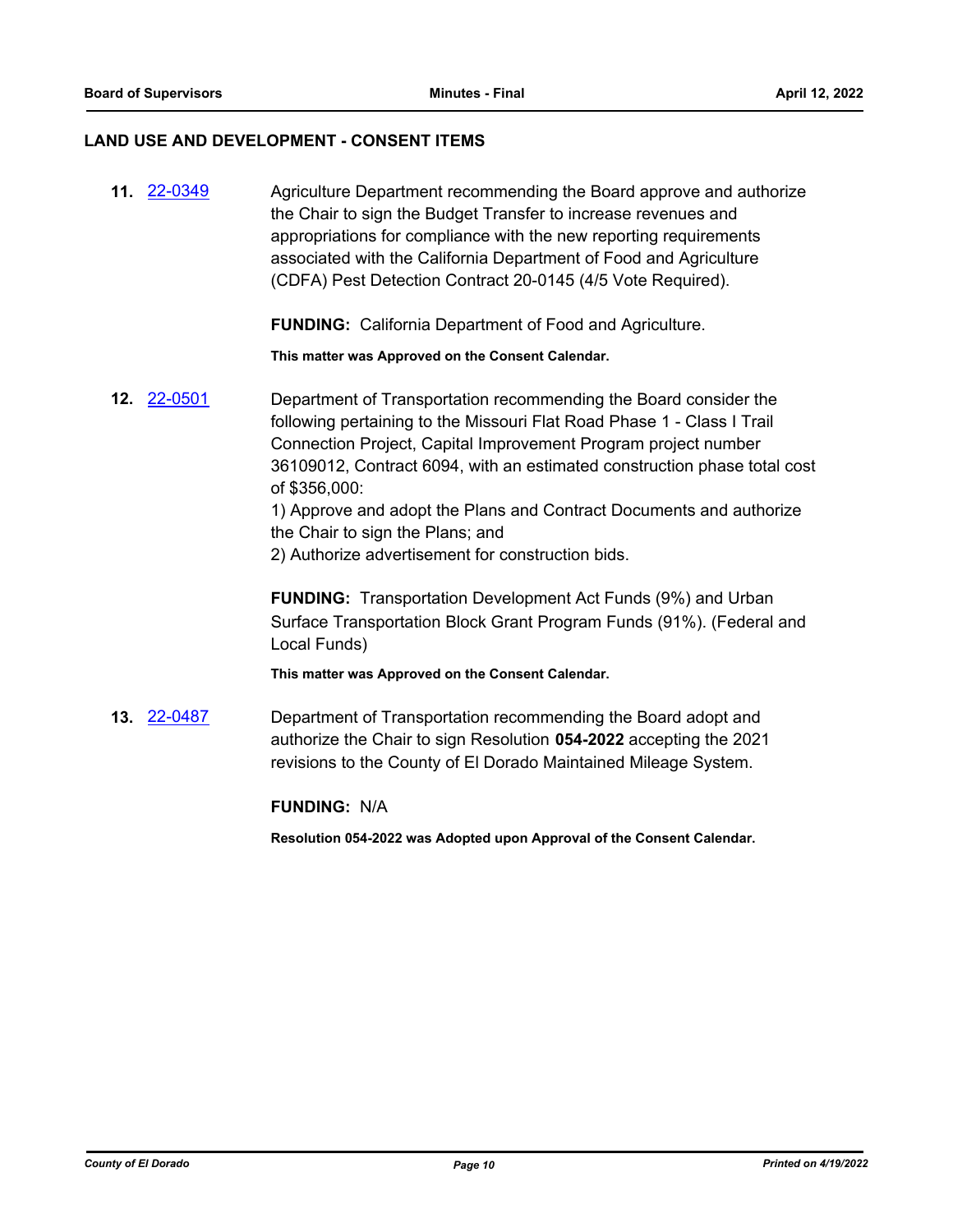| <b>14. 22-0604</b> | Planning and Building Department recommending the Board consider the  |
|--------------------|-----------------------------------------------------------------------|
|                    | following:                                                            |
|                    | 1) Eind that consistent with the chiestives of Urganov Ordinance 5150 |

1) Find that, consistent with the objectives of Urgency Ordinance 5150 and subsequent amendments to the County's Zoning Ordinance to waive certain permitting fees related to the Caldor Fire rebuilding effort, a significant public benefit is derived from the County's additional contribution of funding towards the payment of State mandated Green Fees and California Strong Motion Instrumentation Program (SMIP) Fees required for applicable building permits; and

2) Approve and authorize the use of the County's Caldor Fire Relief Designation Funds to cover the cost of the Green Fees and SMIP Fees required for residents and/or business owners that are eligible for fee waivers as specified in Urgency Ordinance 5150.

**FUNDING:** General Fund.

**This matter was Approved on the Consent Calendar.**

## **END CONSENT CALENDAR**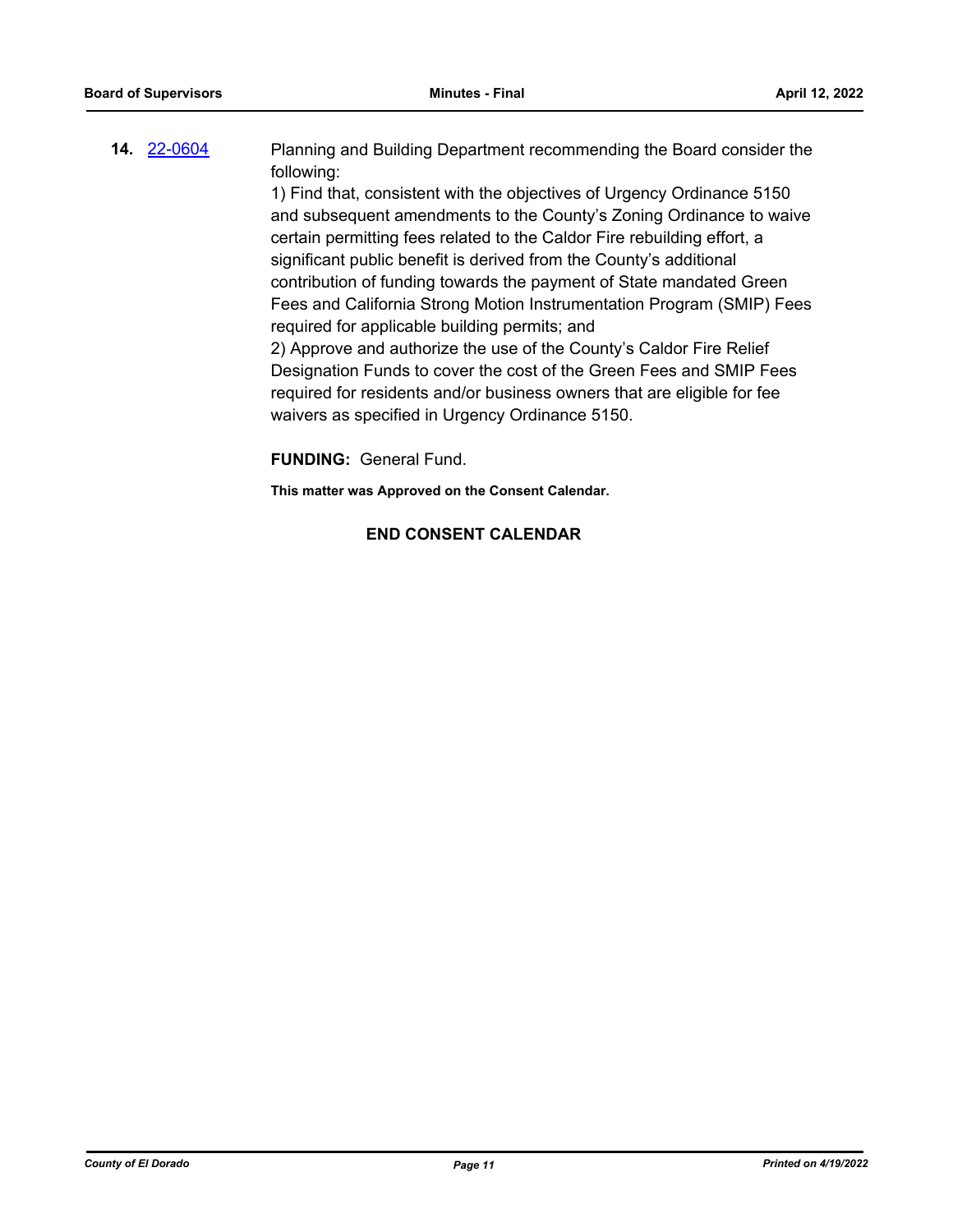#### **DEPARTMENT MATTERS (Items in this category may be called at any time)**

**15.** [22-0444](http://eldorado.legistar.com/gateway.aspx?m=l&id=/matter.aspx?key=31345) Agriculture Department recommending the Board: 1) Pursuant to Board of Supervisors Policy A-3, conceptually approve and authorize the Department to prepare amendments to Ordinance No. 5109, Commercial Cannabis, to establish commercial cannabis as a compatible use on Williamson Act properties; and 2) Prepare an amendment to Williamson Act Resolution No. 188-2002 for the above changes to Williamson Act contracted properties in the County.

*Public Comment: R. Miller, L. Cauchon*

**A motion was made by Supervisor Thomas, seconded by Supervisor Parlin to Approve this matter.**

- **Yes:** 5 Novasel, Hidahl, Parlin, Thomas and Turnboo
- **16.** [22-0601](http://eldorado.legistar.com/gateway.aspx?m=l&id=/matter.aspx?key=31502) Chief Administrative Office recommending the Board create an Ad Hoc committee consisting of two members of the Board of Supervisors to engage with relevant County staff and stakeholders to consider options for a biomass cogeneration facility.

## **FUNDING:** N/A

*Public Comment: K. Payne, R. Pimentel, N. Santiago, K. Greenwood*

**A motion was made by Supervisor Thomas, seconded by Supervisor Hidahl to appoint Supervisors Parlin and Turnboo to an Ad Hoc committee to engage with relevant County staff and stakeholders to consider options for a biomass cogeneration facility.**

**Yes:** 5 - Novasel, Hidahl, Parlin, Thomas and Turnboo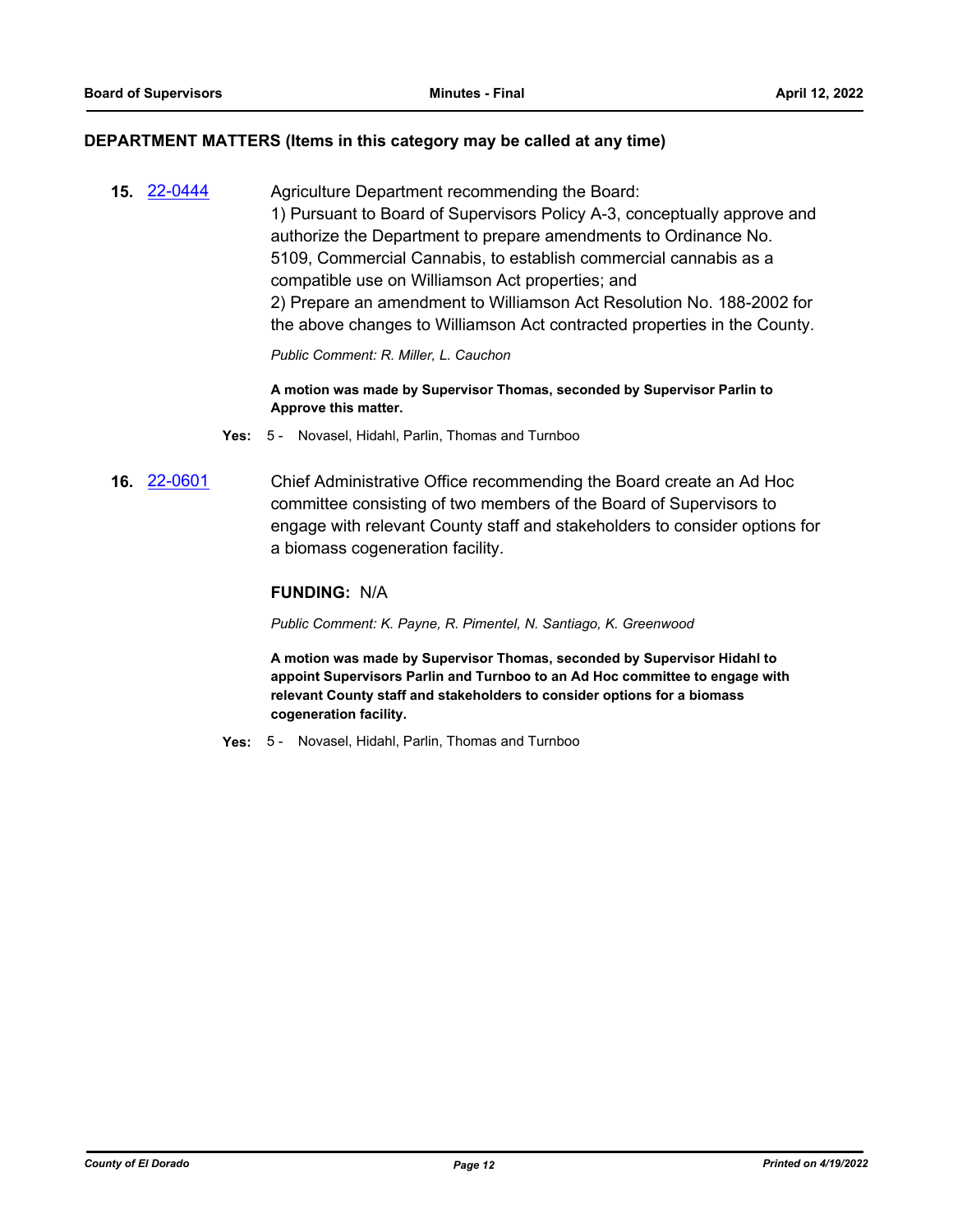| 17. 22-0675 | Supervisor Parlin recommending the Board:                                                                                                                                                                                                                                                                             |
|-------------|-----------------------------------------------------------------------------------------------------------------------------------------------------------------------------------------------------------------------------------------------------------------------------------------------------------------------|
|             | 1) Consider the request from residents of Cool for the urgent need for a                                                                                                                                                                                                                                              |
|             | Design Review Combining Zone on commercial and multi-family parcels<br>in their community; and                                                                                                                                                                                                                        |
|             | 2) Direct staff to implement a Design Review Combining Zone for                                                                                                                                                                                                                                                       |
|             | Cool/Pilot Hill and all other Community Regions and Rural Centers that<br>are anxiously waiting for the County to implement                                                                                                                                                                                           |
|             | Commercial/Multi-Family Residential Design Standards to protect their<br>rural community character.                                                                                                                                                                                                                   |
|             | Public Comment: S. Yule, M. Edwards, C. Edwards, M. Rodriguez, K. Greenwood, L.<br>Cauchon, M. Saunders, R. Price, J. Thornton, C. Knisley                                                                                                                                                                            |
|             | A motion was made by Supervisor Parlin, seconded by Supervisor Thomas to<br>direct staff to expand the Design Review - Community Combining Zone for the<br>Cool Rural Center to include the approximately 8 Commercial/Multi-Family<br>Residential parcels identified within the Cool Rural Center that are currently |

**without a Design Review - Community Combining Zone.**

**Yes:** 5 - Novasel, Hidahl, Parlin, Thomas and Turnboo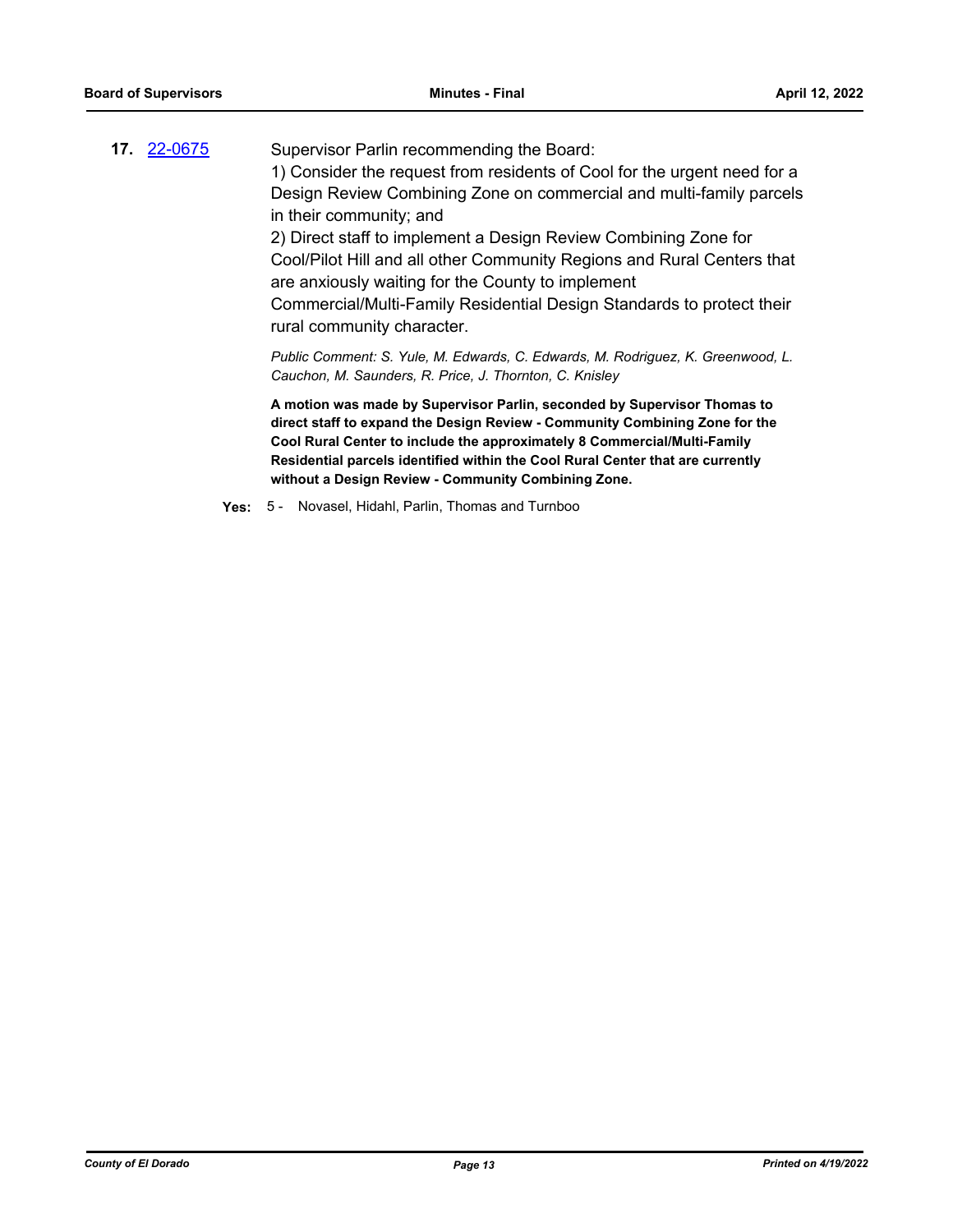#### **10:00 A.M. - TIME ALLOCATION (Items will not be heard prior to the time stated)**

**18.** [22-0258](http://eldorado.legistar.com/gateway.aspx?m=l&id=/matter.aspx?key=31159) Supervisor Parlin recommending the Board: 1) Adopt a Proclamation recognizing April 2022 as "Child Abuse Prevention Month" in El Dorado County; and 2) Receive and file a presentation by the Child Abuse Prevention Council.

#### **FUNDING:** N/A

*Public Comment: K. Payne, B. Richart, K. Greenwood, L. Cauchon, M. Rodriguez, 013*

**Supervisor Parlin read the Proclamation.**

**A motion was made by Supervisor Parlin, seconded by Supervisor Novasel to Approve this matter.**

**The Board received a presentation from the Child Abuse Prevention Council.**

- **Yes:** 5 Novasel, Hidahl, Parlin, Thomas and Turnboo
- **19.** [22-0448](http://eldorado.legistar.com/gateway.aspx?m=l&id=/matter.aspx?key=31349) Probation Department recommending the Board receive and file a presentation on the status of "Stepping Up," a nationwide initiative with the goal of reducing the number of inmates with mental illnesses in county jails.

**FUNDING:** The Stepping Up Initiative is funded through various grants and the Community Corrections Sub-account within the Law Enforcement Services Account in the Local Revenue Fund 2011.

*Public Comment: S. Clavere, L. Cauchon, D. Rabinowitz*

**The Board received a presentation on the status of "Stepping Up", a nationwide initiative with the goal of reducing the number of inmates with mental illness in county jails.**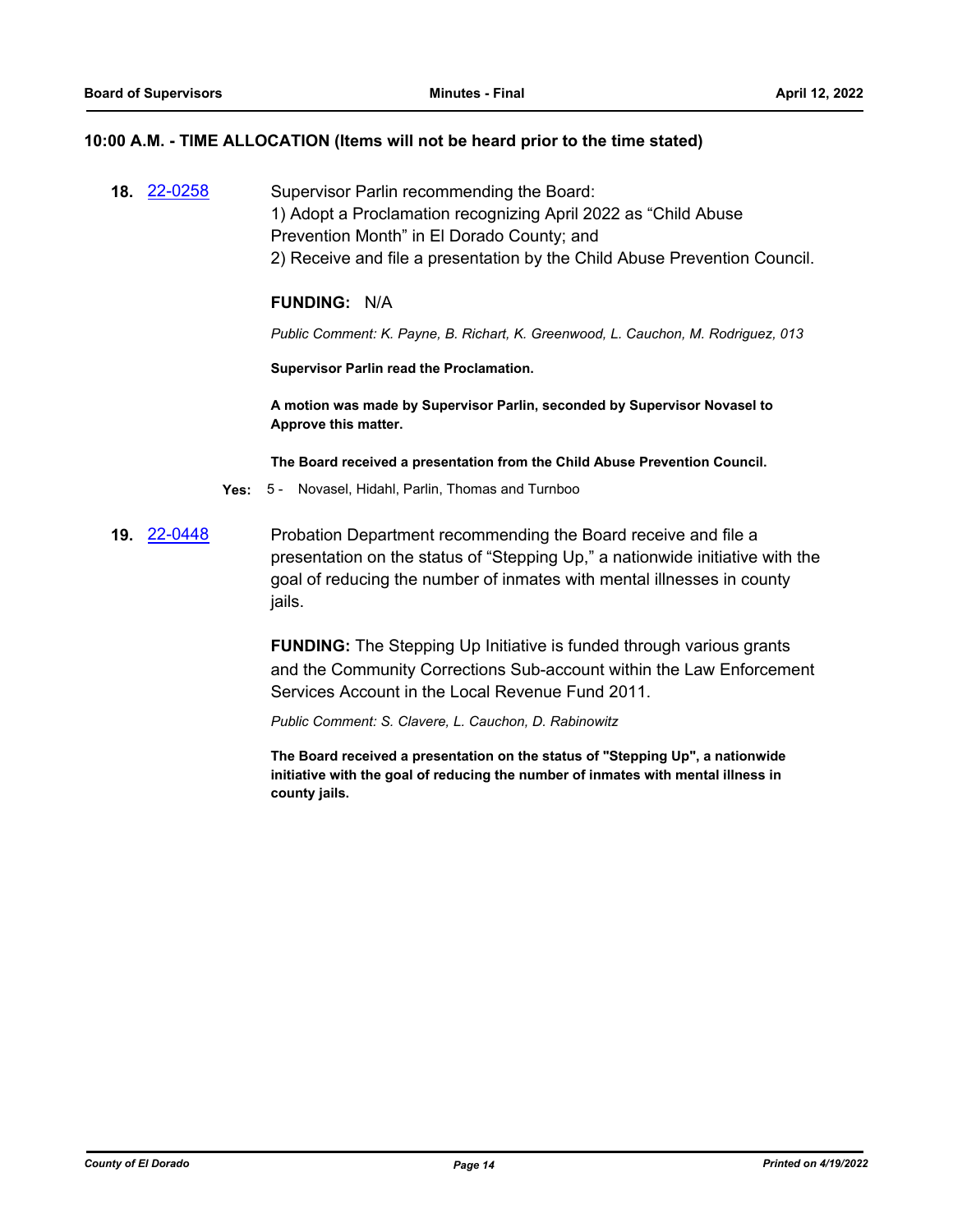## **11:00 A.M. - TIME ALLOCATION (Items will not be heard prior to time state)**

**20.** [22-0561](http://eldorado.legistar.com/gateway.aspx?m=l&id=/matter.aspx?key=31462) Supervisor Novasel recommending the Board receive a presentation from Julie Regan, Tahoe Regional Planning Agency (TRPA) and Dr. Gregory Miller, Center for Responsible Travel on TRPA's Regional Transportation Program and ongoing discussion with private and public agencies regarding Regional Transit in the Tahoe Basin.

## **FUNDING:** N/A

*Public Comment: K. Payne, D. Williams, K. Greenwood, C. Chaplin, L. Cauchon, S. Teshara, W. Deloria, A. Chapman, L. Brent-Bumb, G. Feiger*

**The Board received a presentation form the Tahoe Regional Planning Agency and the Center for Responsible Travel regarding Regional Transit in the Tahoe Basin.**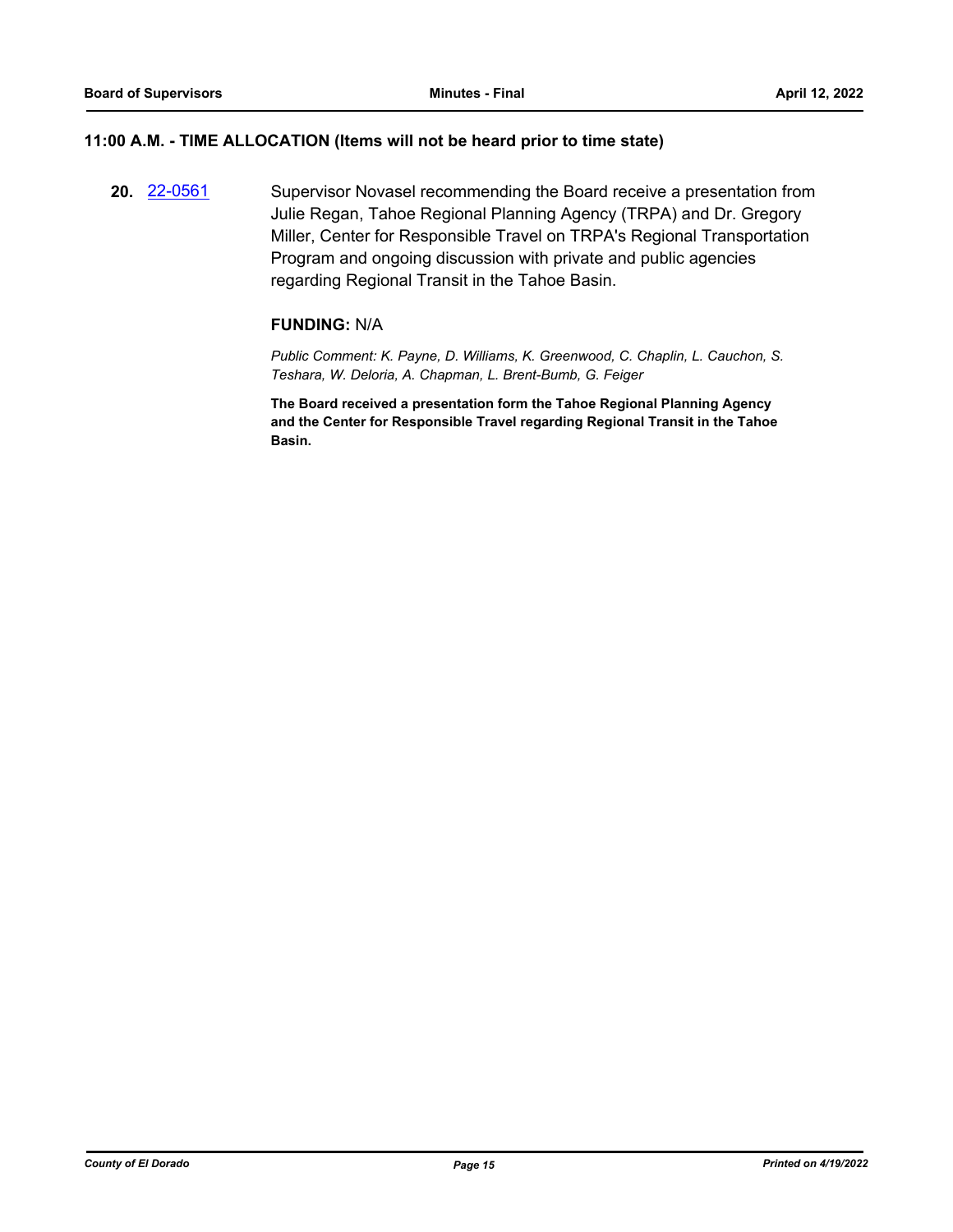## **1:00 P.M. - TIME ALLOCATION (Items will not be heard prior to the time stated)**

## **OPEN FORUM**

*Public Comment: L. Rolla, A. Selby, M. Lane, T. Kayes, L. Grimoldi, M. Rodriguez, A. Bates, D. Miller, S. Diddy, J. Gainsborough, K. Greenwood, D. Wolfson, L. Cauchon, B. Tinder*

[22-0720](http://eldorado.legistar.com/gateway.aspx?m=l&id=/matter.aspx?key=31621) OPEN FORUM (See Attachment)

Open Forum is an opportunity for members of the public to address the Board of Supervisors on subject matter that is not on their meeting agenda and within their jurisdiction. Public comments during Open Forum are limited to three minutes per person. The Board Chair may limit public comment during Open Forum.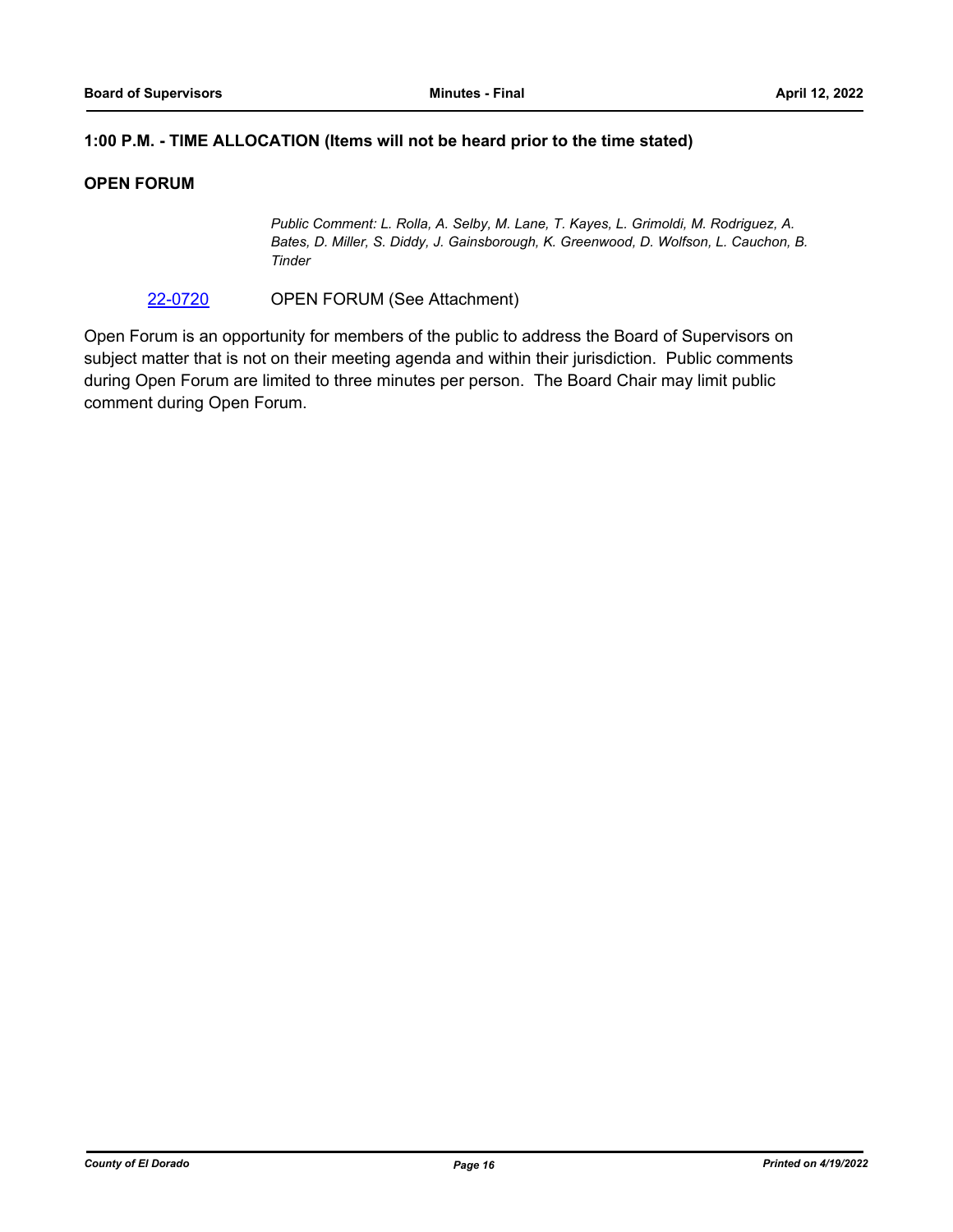**2:00 P.M. - TIME ALLOCATION (Items will not be heard prior to time stated)**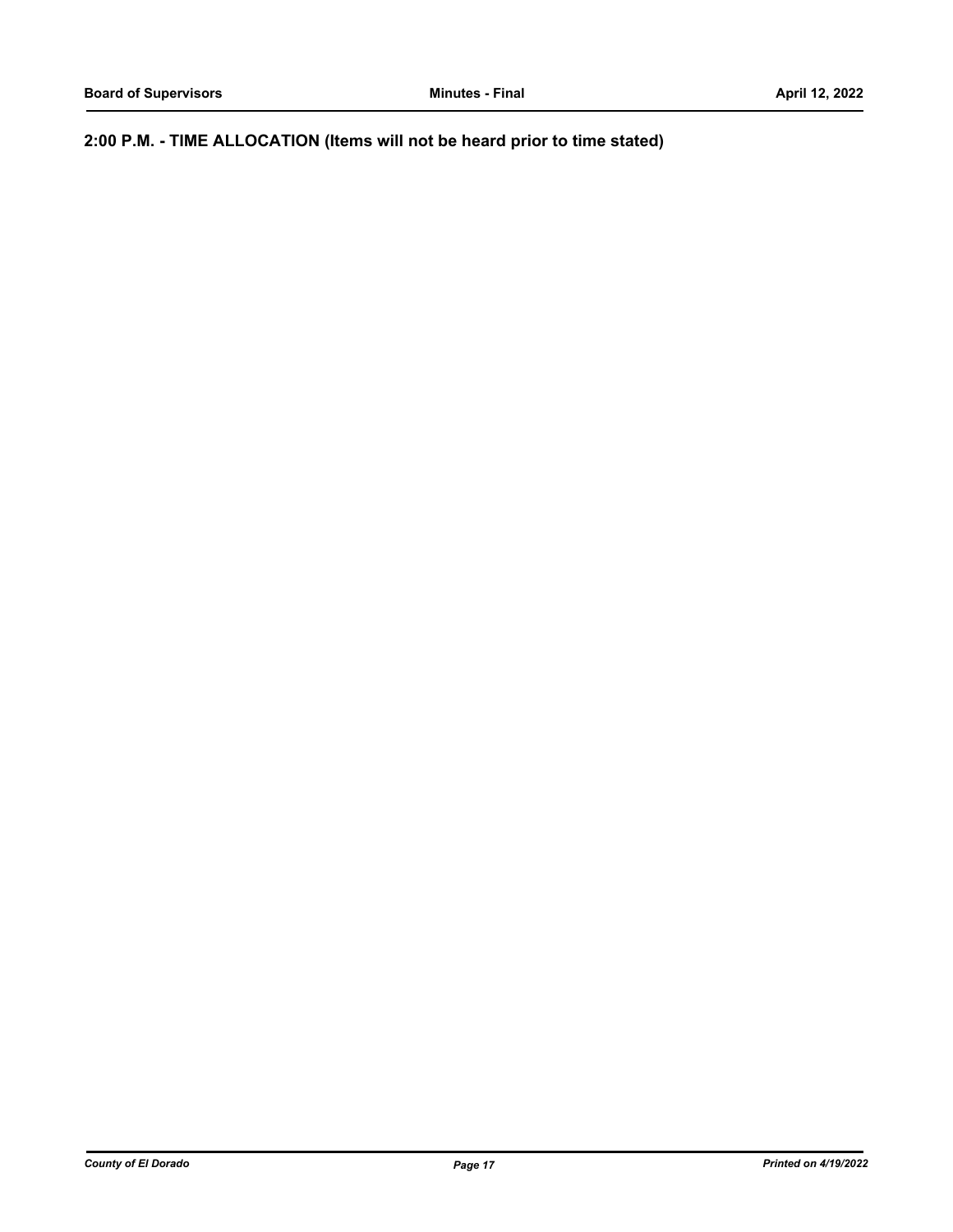**21.** [22-0308](http://eldorado.legistar.com/gateway.aspx?m=l&id=/matter.aspx?key=31209) **HEARING** - To consider the Planning Commission's recommendation for approval of the Yancey Parcel Map and Rezone (Tentative Parcel Map P20-0007/Rezone Z21-0002) for the following requests: 1) Rezone the property from Residential Estate - Five-Acre, Planned Development (RE-5-PD) to Residential Estate - Five-Acre (RE-5); and 2) Tentative Parcel Map dividing a 15-acre property into three (3) parcels of approximately five-acres each. The property, identified by Assessor's Parcel Number 109-250-012, consisting of 15 acres, is located on the north and south side of Lariat Drive between Flying C Road and Strolling Hills Road, in the Cameron Park area, submitted by Yancey Family Trust; and the Planning Commission recommending the Board take the following actions:

> 1) Adopt the Mitigated Negative Declaration based on the Initial Study (Attachment C) prepared by staff in accordance with the California Environmental Quality Act (CEQA) Guidelines;

2) Adopt the Mitigation Monitoring Reporting Program in accordance with CEQA Guidelines Section 15074(d), incorporated as Conditions of Approval;

3) Approve Rezone Z21-0002, rezoning Assessor's Parcel Number 109-250-012 from RE-5, PD to RE-5 based on the Findings as presented;

4) Approve Tentative Parcel Map P20-0007, based on the Findings (Attachment D) and subject to the Conditions of Approval as recommended by the Planning Commission (Attachment E); and 5) Adopt Ordinance **5159** for said Rezone (Attachment B). (Supervisorial District 2)

#### **FUNDING:** Developer Funded Project.

*Public Comment: T. Kayes, L. Cauchon*

**Supervisor Parlin opened the public hearing and upon hearing from input from staff and the public closed the hearing.**

**A motion was made by Supervisor Turnboo, seconded by Supervisor Hidahl to: 1) Adopt the Mitigated Negative Declaration based on the Initial Study (Attachment C) prepared by staff in accordance with the California Environmental Quality Act (CEQA) Guidelines; 2) Adopt the Mitigation Monitoring Reporting Program in accordance with CEQA Guidelines Section 15074(d), incorporated as Conditions of Approval; 3) Approve Rezone Z21-0002, rezoning Assessor's Parcel Number 109-250-012 from RE-5, PD to RE-5 based on the Findings as presented; 4) Approve Tentative Parcel Map P20-0007, based on the Findings (Attachment D) and subject to the Conditions of Approval as recommended by the Planning Commission (Attachment E); and 5) Adopt Ordinance 5159 for said Rezone (Attachment B). (Supervisorial District 2)**

**Yes:** 5 - Novasel, Hidahl, Parlin, Thomas and Turnboo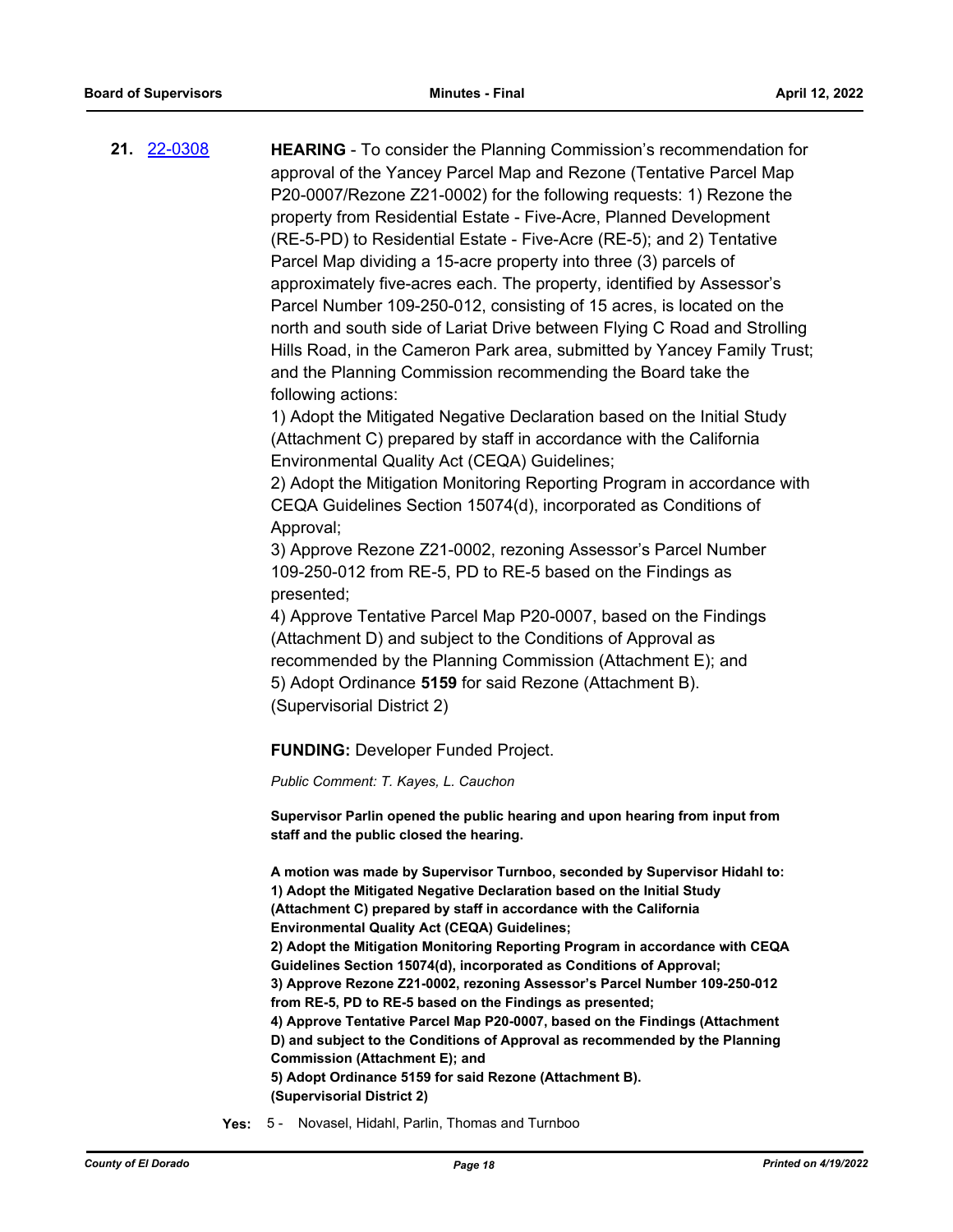## **CAO UPDATE (May be called at any time during the meeting)**

**Don Ashton, Chief Administrative Officer, reported on the following: Next week at the Board's regular meeting on April 19, 2022 a Homelessness item will be heard. April 25, 2022 Special Board meeting on the budget.**

[22-0710](http://eldorado.legistar.com/gateway.aspx?m=l&id=/matter.aspx?key=31611) CAO Update (Caldor Fire Recovery)

## **ADJOURNED AT 4:38 P.M.**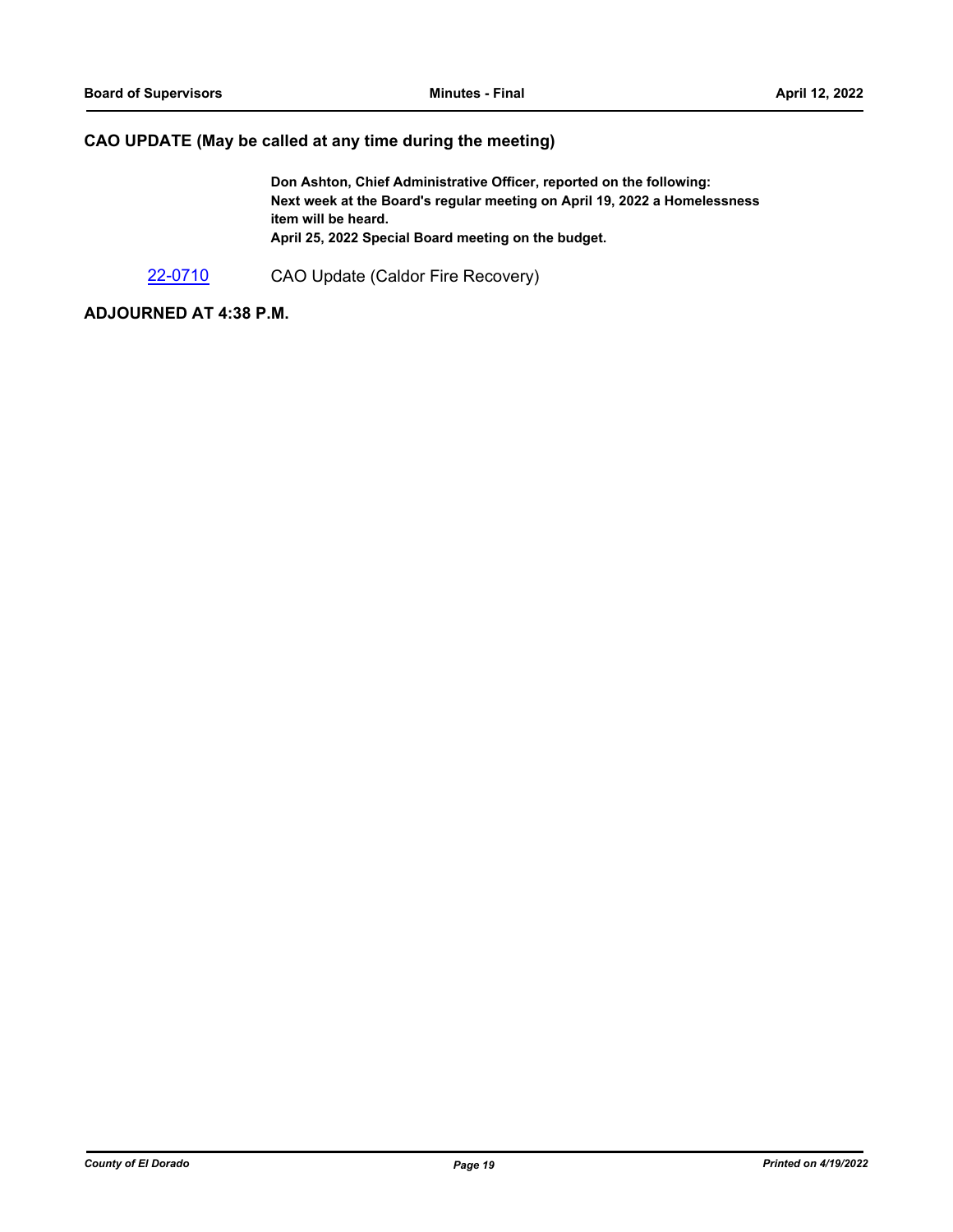## **CLOSED SESSION**

**22.** [22-0665](http://eldorado.legistar.com/gateway.aspx?m=l&id=/matter.aspx?key=31566) **Conference with Legal Counsel - Significant Exposure to Litigation** pursuant to Government Code Section 54956.9(d)(2). Number of potential cases: (1). (Est. Time: 15 Min.)

**No Action Reported. All five Supervisors participated.**

**23.** [22-0669](http://eldorado.legistar.com/gateway.aspx?m=l&id=/matter.aspx?key=31570) **Conference with Legal Counsel - Significant Exposure to Litigation** pursuant to Government Code Section 54956.9(d)(2); and **Initiation of Litigation** pursuant to Government Code section 54956.9(d)(4) . Number of potential cases: (1). (Est. Time: 15 Min.)

**No Action Reported. All five Supervisors participated.**